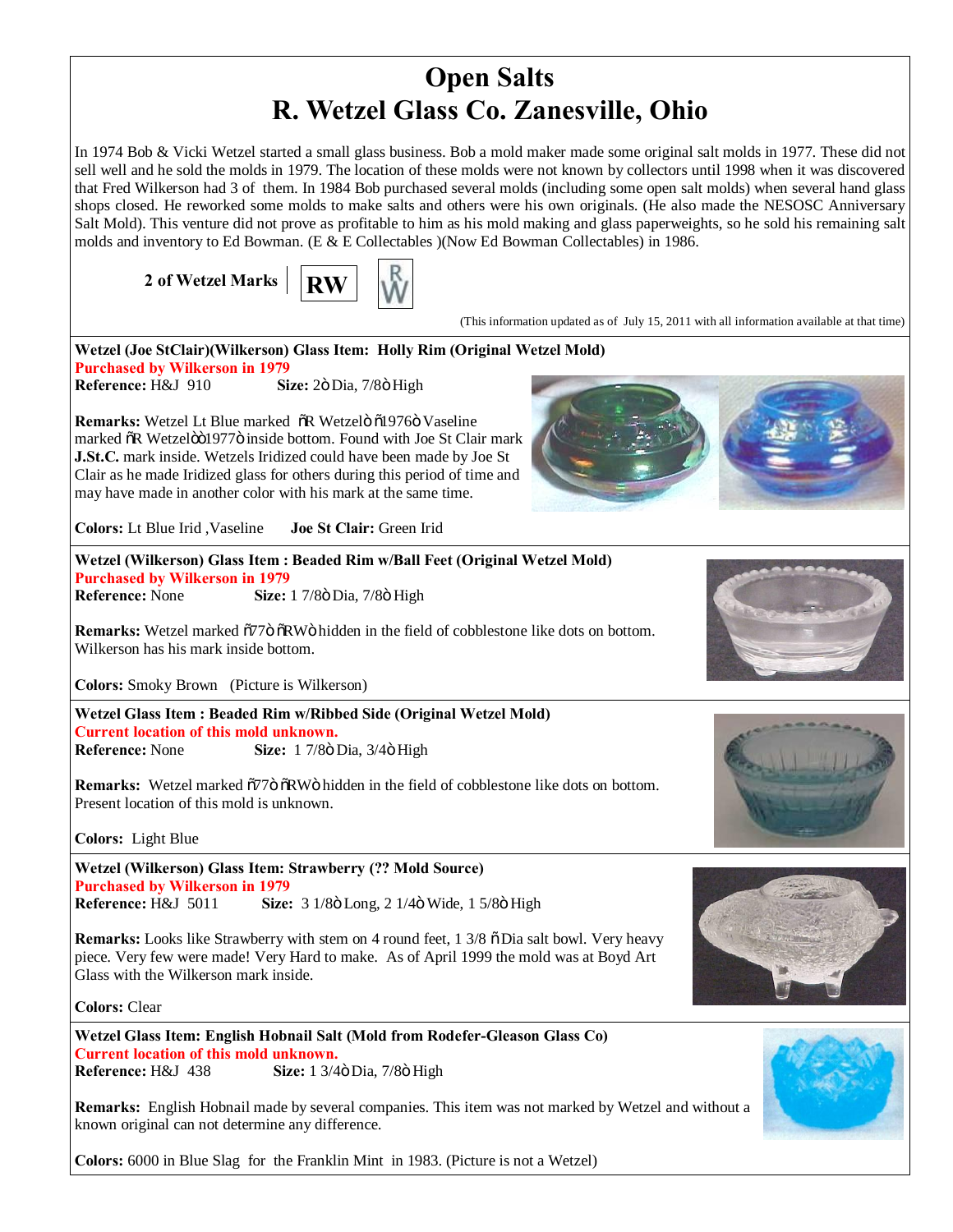| Wetzel Glass Item: S501 1800's Salt Dip (Mold from Rodefer-Gleason Glass Co)                                                   |  |
|--------------------------------------------------------------------------------------------------------------------------------|--|
| <b>Purchased by Bowman in 1986</b>                                                                                             |  |
| <b>Reference: None</b><br>Size: 1 5/8ö Dia, 7/8ö High                                                                          |  |
| <b>Remarks:</b> This is an unusual Round salt with 12 rows of zippers Wetzel items marked with R<br>W mark inside bottom edge. |  |
| Colors: Ice Blue, Cobalt, Blue Slag, Custard, Med Blue, Cobalt                                                                 |  |
| Wetzel Glass Item: S502 Cambridge Twin Salt (Original Cambridge Mold)                                                          |  |
| <b>Purchased by Bowman in 1986</b><br>Reference: H&J 2092<br>Size: 3 5/8ö Long, 1 1/2ö Wide, 1 7/8ö High                       |  |
| <b>Remarks:</b> Wetzel items marked with R W mark on bottom between bowls.                                                     |  |
| Colors: Ice Blue, Med Blue, Cobalt, Blue Slag, Lt Purple, Teal                                                                 |  |
| Wetzel Glass Item: S503 Cambridge Square Salt (Original Cambridge Mold)                                                        |  |
| <b>Purchased by Bowman in 1986</b>                                                                                             |  |
| Reference: H&J 2743<br>Size: 1 5/8ö Square, 7/8ö High                                                                          |  |
| Remarks: Wetzel items marked with R W mark inside bottom edge.                                                                 |  |
| Colors: Amber, Amber Irid, Ice Blue, Ice Blue Irid, Cobalt, Purple Slag, Lime Green                                            |  |
| Wetzel Glass Item: S504 Fluted Square Salt (Mold Unknown)                                                                      |  |
| <b>Purchased by Bowman in 1986</b><br>Reference: H&J 2740                                                                      |  |
| Size: 1 3/4ö Square, 7/8ö High                                                                                                 |  |
| <b>Remarks:</b> Wetzel items marked with his R over W inside                                                                   |  |
| Colors: Amber, Amber Irid, Ice Blue, Ice Blue Irid, Cobalt                                                                     |  |
| Wetzel Glass Item: S505 Regal Knob Salt (Wetzel reworked Cambridge Mold for Knob obtained from Imperial)                       |  |
| <b>Purchased by Bowman in 1986</b>                                                                                             |  |
| <b>Reference: None</b><br>Size: 1 5/8ö Dia, 1 1/8ö High                                                                        |  |
| <b>Remarks:</b> Wetzel items marked with R W mark inside bottom edge.                                                          |  |
| Colors: Red, Lt Purple Irid. Amberina, Med Blue, Dark Blue                                                                     |  |
|                                                                                                                                |  |
| Wetzel Glass Item: S511 Daisy Salt (Origin of Mold Unknown)                                                                    |  |
| Purchased by Bowman in 1986 Sold to OSCAR in 1995                                                                              |  |
| Reference: Smith 268-1-1<br>Size: 2 1/2ö Dia, 3/4ö High                                                                        |  |
| <b>Remarks:</b> Wetzel items marked with his R over W mark inside center of bottom.                                            |  |
| Colors: Dk Blue, Amberina, Green, Red                                                                                          |  |
| Wetzel Glass Item: S506 4 Loop (Origin of Mold Unknown from Imperial)                                                          |  |
| <b>Purchased by Bowman in 1986</b>                                                                                             |  |
| Reference: None<br>Size: 1 5/8ö Square, 3/4ö High                                                                              |  |
| <b>Remarks:</b> Wetzel items marked with his R over W mark inside center of bottom.                                            |  |
| Colors: Custard, Cobalt, Lt Blue, Med Blue, Amberina, Lt Purple                                                                |  |